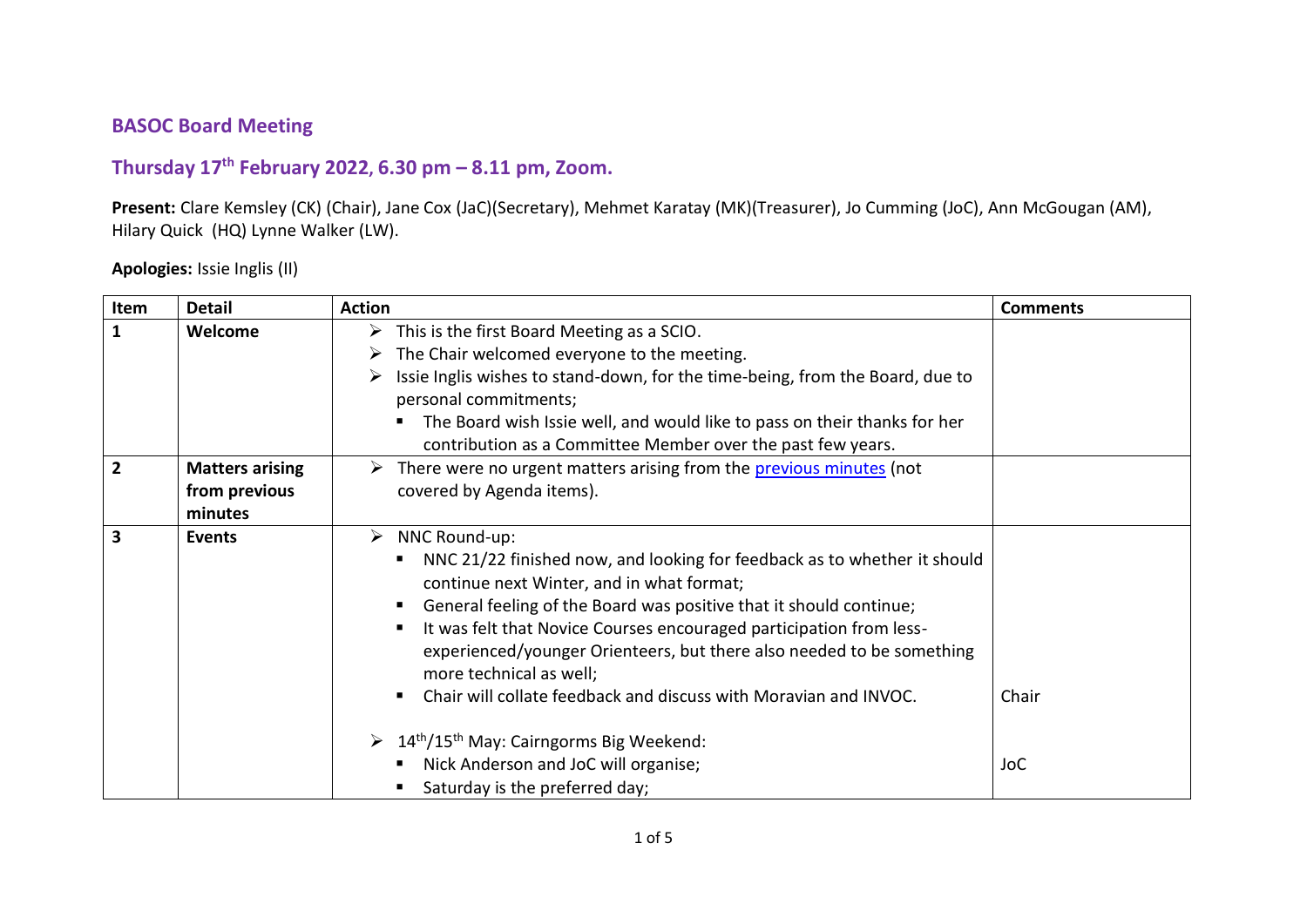| Item    | <b>Detail</b>  | <b>Action</b>                                                                             | <b>Comments</b> |
|---------|----------------|-------------------------------------------------------------------------------------------|-----------------|
| 3       | Events (contd) | " Lynne will plan MapRun.                                                                 | LW              |
| (contd) |                |                                                                                           |                 |
|         |                | Sunday 22 <sup>nd</sup> May 2022: Jane Chisholm will Plan, HQ is Controller.<br>➤         |                 |
|         |                |                                                                                           |                 |
|         |                | > SOL/JHI/Junior Cup, Sunday 9th October 2022:                                            |                 |
|         |                | Lynne will Plan with an 'apprentice' (Laura);                                             |                 |
|         |                | JoC looking for 'apprentice' Organiser to mentor;                                         |                 |
|         |                | JoC will approach Volunteer Co-ord for suggestions;                                       | <b>JoC</b>      |
|         |                | JoC has arranged sponsorship of £300 from Russwood as a contribution<br>toward the Event; |                 |
|         |                | Proposed to put the money towards laptop update prior to the Event.                       |                 |
|         |                |                                                                                           |                 |
|         |                | > Compass Sport Cup:                                                                      |                 |
|         |                | Date will be Saturday 12 <sup>th</sup> March;                                             |                 |
|         |                | Entries closed 26 <sup>th</sup> February;                                                 |                 |
|         |                | 12 entries at the time of the Meeting, and proposed to advertise in                       |                 |
|         |                | BASOC e-news;                                                                             |                 |
|         |                | Even if there is not a full team, all scores will count;                                  |                 |
|         |                | Enquiries to Club Captain.                                                                |                 |
|         |                | $\triangleright$ MTBO: Friday 6 <sup>th</sup> May (evening event);                        |                 |
|         |                | Lead: Jane Chisholm/Lynne Walker;                                                         |                 |
|         |                | Nethy Bridge, approx. 6pm - 9pm;                                                          |                 |
|         |                | Most permissions in place.                                                                |                 |
|         |                |                                                                                           |                 |
|         |                | $\triangleright$ 6-Days 2023 in Moray:                                                    |                 |
|         |                | Change of format to a 5-Day Event;                                                        |                 |
|         |                | BASOC has been asked to assist on Day 5 @ Culbin (assisting MAROC and                     |                 |
|         |                | Tay);                                                                                     |                 |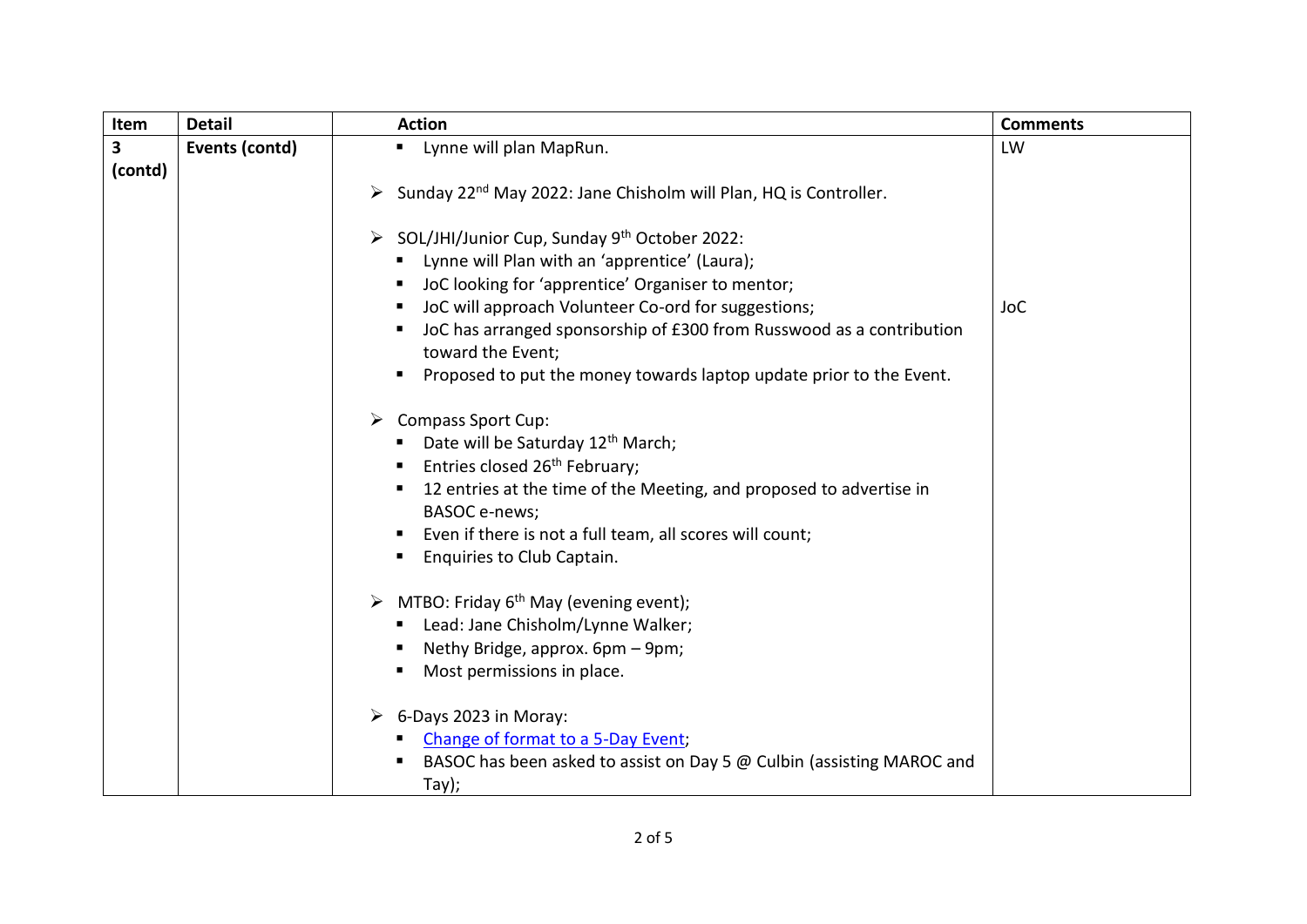| Item                    | <b>Detail</b>      | <b>Action</b>                                                                                                                                                                                                                                                                                                                                                                                                                                                                                     | <b>Comments</b>        |
|-------------------------|--------------------|---------------------------------------------------------------------------------------------------------------------------------------------------------------------------------------------------------------------------------------------------------------------------------------------------------------------------------------------------------------------------------------------------------------------------------------------------------------------------------------------------|------------------------|
| 3<br>(contd)            | Events (contd)     | If anyone wants to Plan or Organise, they need to put their names<br>$\blacksquare$<br>forward by April 2022;<br>LW may consider an Assistant Controller role;                                                                                                                                                                                                                                                                                                                                    |                        |
|                         |                    | It was proposed that given BASOC is a small Club that the Club could offer<br>п<br>a contained task such as parking.                                                                                                                                                                                                                                                                                                                                                                              |                        |
| 4                       | Tues=0             | $\triangleright$ LW is organising February;<br>LW is also trialling 'Coaching Friday', and will offer coaching sessions on<br>the first Friday in March, April & May, 3pm - 5pm, at TD4/5 level.<br>$\triangleright$ Alice is organising the first 4 weeks of March;<br>LW will do a 'Purple Pen' session on the last Tuesday.<br>Nick Anderson has offered to organise April in Grantown/Nethy Bridge.                                                                                           |                        |
| 5                       | <b>BASOC Roles</b> | $\triangleright$ Suzanne Anderson is looking at Roles;<br>$\triangleright$ Ongoing.                                                                                                                                                                                                                                                                                                                                                                                                               |                        |
| 6                       | <b>Mapping</b>     | $\triangleright$ LW is reviewing the state of the Maps, and looking at copyrights;<br>• Volunteers still required to walk/run areas for review - contact LW for<br>further information;                                                                                                                                                                                                                                                                                                           |                        |
| $\overline{\mathbf{z}}$ | <b>Finance</b>     | > Treasurer is ready to transfer Lochaber Funds to SOA, along with<br>accompanying statement re intended use;<br>Condes/Purple-pen licence:<br>➤<br>The Condes Licence is due for renewal before the end of February;<br>$\blacksquare$<br>The Board agreed that the Club should purchase the smaller licence (5<br>users), and make a donation to Purple Pen for use of that software<br>(currently free);<br>Gemma Karatay (Computing) will hold the list of users and password<br>information. | Treasurer<br>Treasurer |
| 8                       | <b>SCIO Update</b> | $\triangleright$ Notified that SCIO application was successful on 1 <sup>st</sup> February 2022;<br>The SCIO Constitution will now be adopted (as voted at the SGM);<br>Appropriate wording needs to be added to Website, and on BASOC<br>emails and invoices etc.                                                                                                                                                                                                                                | <b>Board Members</b>   |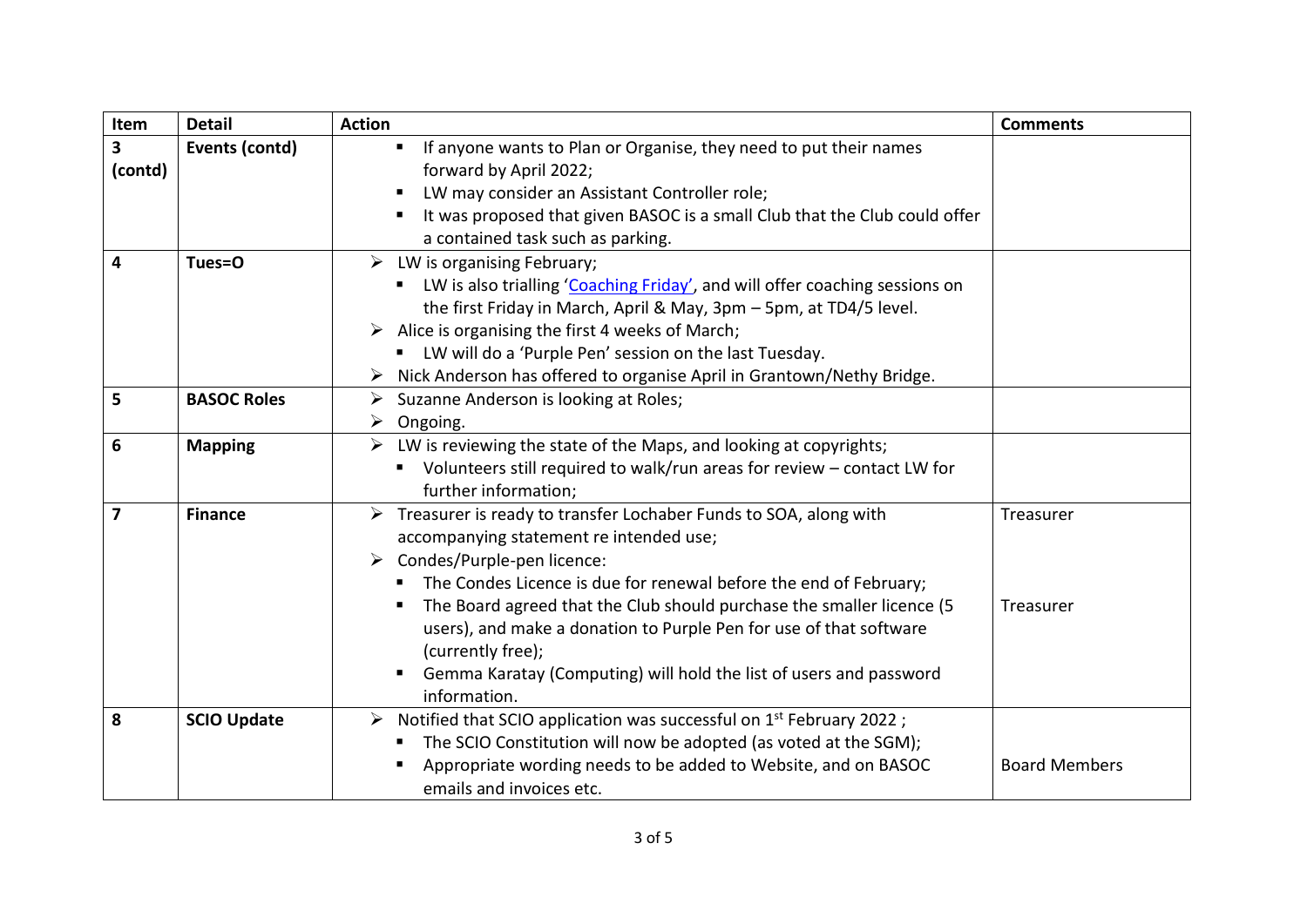| Item    | <b>Detail</b>                                                              | <b>Action</b>                                                                                                                     | <b>Comments</b> |
|---------|----------------------------------------------------------------------------|-----------------------------------------------------------------------------------------------------------------------------------|-----------------|
| 8       | <b>SCIO Update</b>                                                         | $\triangleright$ The Treasurer will contact VABS to ask about Account audit/verification and                                      | Treasurer       |
| (contd) | (contd)                                                                    | cost.                                                                                                                             |                 |
| 9       | <b>Short-Term Club</b>                                                     | The Chair, LW and HQ had a meeting to discuss how to take the CDO<br>$\blacktriangleright$                                        |                 |
|         | <b>Development</b>                                                         | proposal further;                                                                                                                 |                 |
|         | Officer (CDO)                                                              | They asked advice of other CDOs, and came up with a draft Job                                                                     |                 |
|         | Proposal                                                                   | Description for the Role;                                                                                                         |                 |
|         |                                                                            | The Post is short-term for the Summer months and will probably appeal<br>to a student;                                            |                 |
|         |                                                                            | Flexibility is important as it is only part-time, a few hours a week, and<br>might need to fit around other work;                 |                 |
|         |                                                                            | It is important that the CDO Role adds value/benefit to what the Club<br>already does via Volunteers;                             |                 |
|         |                                                                            | The Job will be advertised on the Club website, SOA website and BOF<br>$\blacksquare$<br>website, with a link to further details. | Chair           |
| 10      | <b>AOB</b>                                                                 | $\triangleright$ Child Protection (CP): No issues;                                                                                |                 |
|         |                                                                            | Some courses are coming up - CPO will check who needs update.                                                                     | <b>CPO</b>      |
|         | $\triangleright$ COVID-19: No issues;                                      |                                                                                                                                   |                 |
|         | JoC will contact SOA for an update now that Covid Regulations are due<br>п |                                                                                                                                   | <b>JoC</b>      |
|         |                                                                            | to be relaxed/ended.                                                                                                              |                 |
|         |                                                                            | Junior Rep: Nothing to report.<br>➤                                                                                               |                 |
|         |                                                                            | > Club Development Conference Feedback:                                                                                           |                 |
|         |                                                                            | The Webinar format was good as people could join in from home<br>п<br>without the need to travel;                                 |                 |
|         |                                                                            | More interaction would have been nice, perhaps within 'break-out'<br>groups;                                                      |                 |
|         |                                                                            | Club Website feedback was mentioned;<br>п.                                                                                        |                 |
|         |                                                                            | Chair will forward the BASOC website feedback to Board Members as a<br>$\circ$<br>reminder, for further discussion;               | Chair           |
|         |                                                                            |                                                                                                                                   |                 |